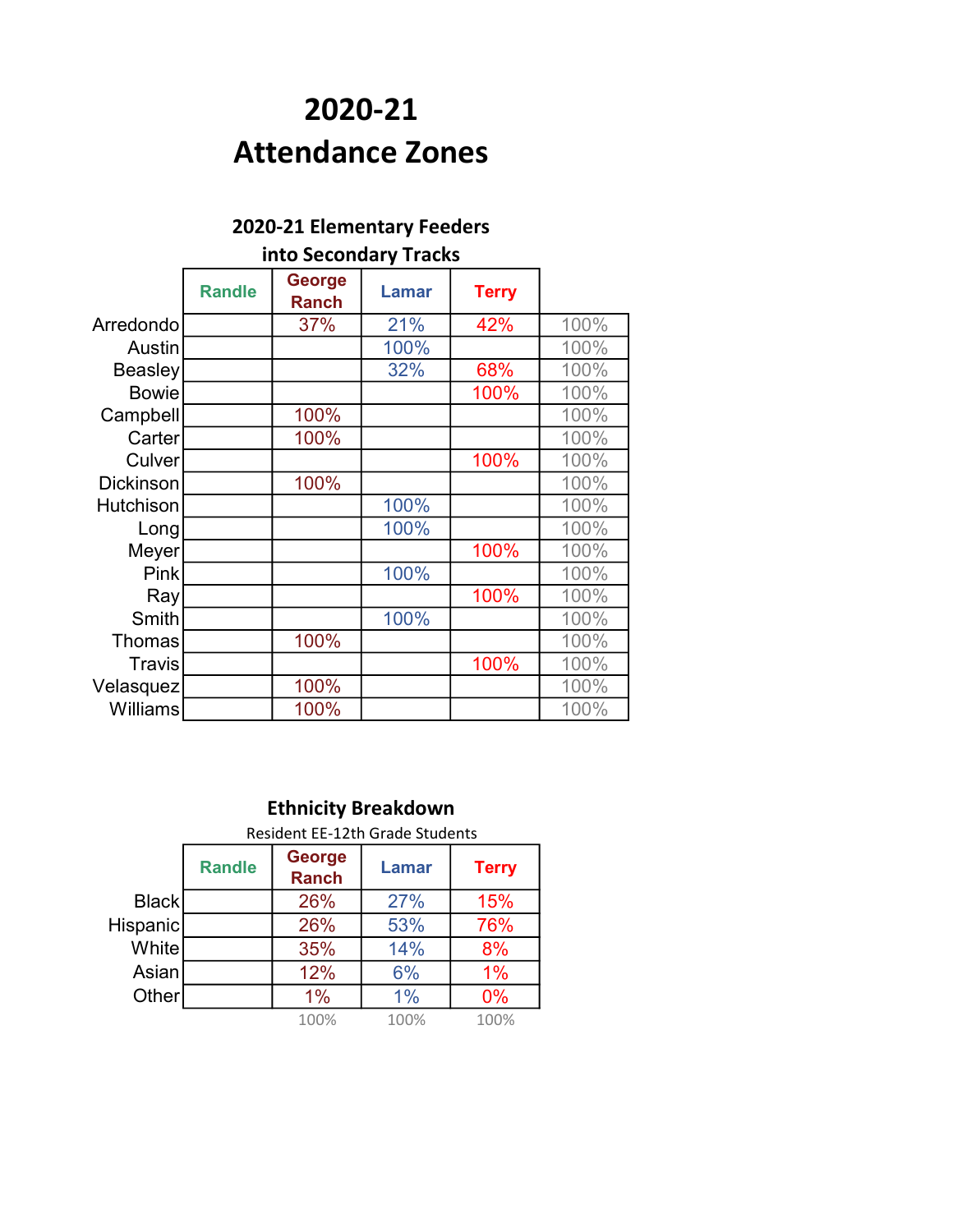# Starter Option 1

| ZUZU-ZI EIEMIENIJIY FEEUEIS |                                |                               |              |              |      |  |  |
|-----------------------------|--------------------------------|-------------------------------|--------------|--------------|------|--|--|
|                             | into Proposed Secondary Tracks |                               |              |              |      |  |  |
|                             | <b>Randle</b>                  | <b>George</b><br><b>Ranch</b> | <b>Lamar</b> | <b>Terry</b> |      |  |  |
| Arredondo                   | 62%                            |                               | 21%          | 18%          | 100% |  |  |
| Austin                      |                                |                               | 100%         |              | 100% |  |  |
| <b>Beasley</b>              |                                |                               | 32%          | 68%          | 100% |  |  |
| <b>Bowie</b>                |                                |                               |              | 100%         | 100% |  |  |
| Campbell                    |                                | 100%                          |              |              | 100% |  |  |
| Carter                      | 62%                            | 38%                           |              |              | 100% |  |  |
| Culver                      | 12%                            |                               |              | 88%          | 100% |  |  |
| <b>Dickinson</b>            |                                | 100%                          |              |              | 100% |  |  |
| Hutchison                   |                                |                               | 100%         |              | 100% |  |  |
| Long                        |                                |                               | 100%         |              | 100% |  |  |
| Meyer                       | 48%                            |                               |              | 52%          | 100% |  |  |
| <b>Pink</b>                 |                                |                               | 100%         |              | 100% |  |  |
| Ray                         |                                |                               |              | 100%         | 100% |  |  |
| Smith                       |                                |                               | 100%         |              | 100% |  |  |
| <b>Thomas</b>               | 100%                           |                               |              |              | 100% |  |  |
| <b>Travis</b>               |                                |                               |              | 100%         | 100% |  |  |
| Velasquez                   |                                | 100%                          |              |              | 100% |  |  |
| <b>Williams</b>             |                                | 100%                          |              |              | 100% |  |  |

|              | <b>Ethnicity Breakdown</b> |                                                        |      |      |  |  |  |
|--------------|----------------------------|--------------------------------------------------------|------|------|--|--|--|
|              |                            | <b>Resident EE-12th Grade Students</b>                 |      |      |  |  |  |
|              | <b>Randle</b>              | George<br><b>Lamar</b><br><b>Terry</b><br><b>Ranch</b> |      |      |  |  |  |
| Black        | 32%                        | 23%                                                    | 27%  | 12%  |  |  |  |
| Hispanic     | 39%                        | 25%                                                    | 53%  | 79%  |  |  |  |
| <b>White</b> | 19%                        | 41%                                                    | 14%  | 8%   |  |  |  |
| Asian        | 9%                         | 11%                                                    | 6%   | 1%   |  |  |  |
| Other        | $1\%$                      | $1\%$                                                  | 1%   | 0%   |  |  |  |
|              | 100%                       | 100%                                                   | 100% | 100% |  |  |  |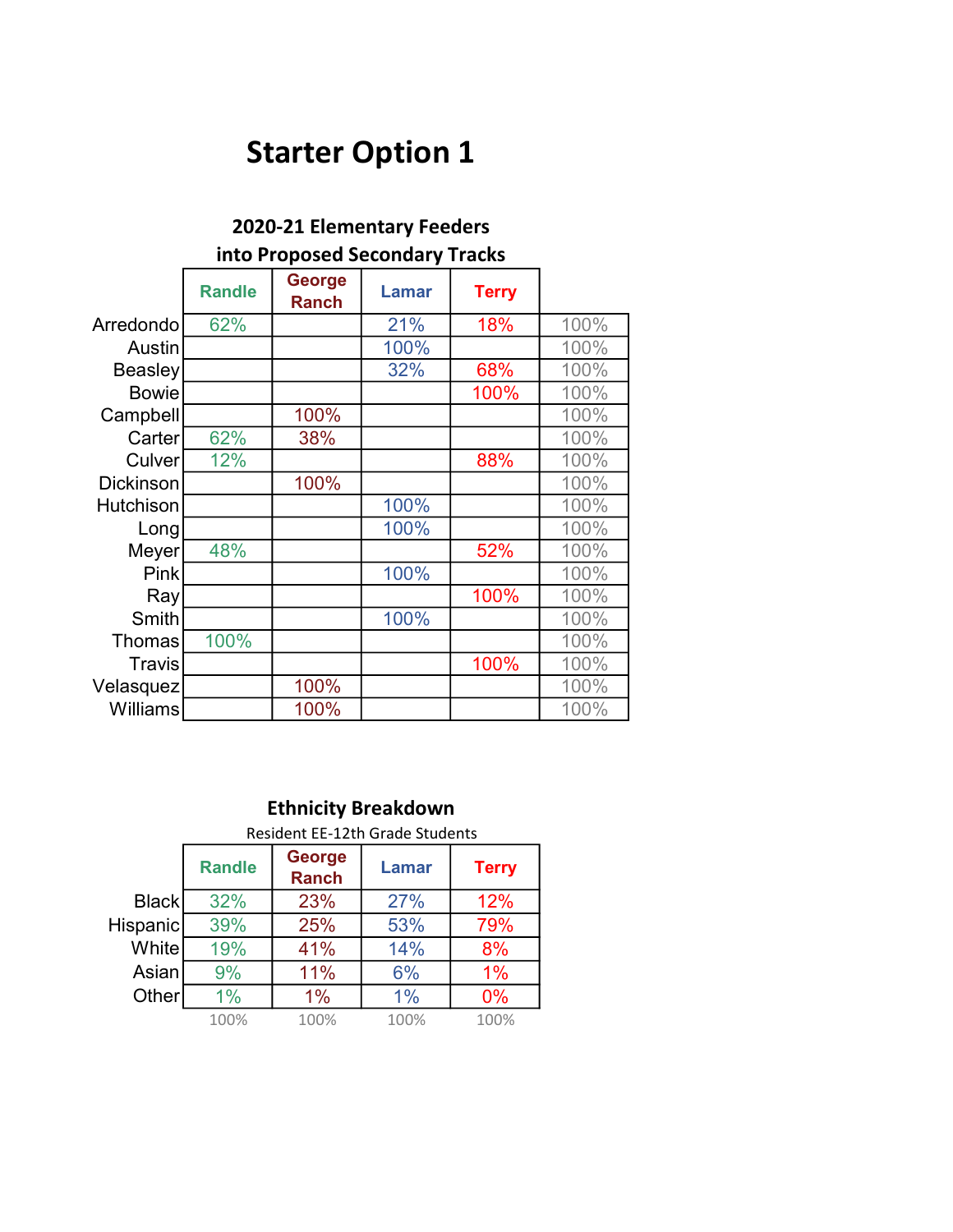| <b>2020-21 Elementary Feeders</b> |               |                                |              |              |      |  |
|-----------------------------------|---------------|--------------------------------|--------------|--------------|------|--|
|                                   |               | into Proposed Secondary Tracks |              |              |      |  |
|                                   | <b>Randle</b> | <b>George</b><br><b>Ranch</b>  | <b>Lamar</b> | <b>Terry</b> |      |  |
| Arredondo                         | 62%           |                                |              | 38%          | 100% |  |
| Austin                            |               |                                | 100%         |              | 100% |  |
| Beasley                           | 32%           |                                |              | 68%          | 100% |  |
| <b>Bowie</b>                      |               |                                |              | 100%         | 100% |  |
| Campbell                          |               | 100%                           |              |              | 100% |  |
| Carter                            |               | 100%                           |              |              | 100% |  |
| Culver                            | 31%           |                                |              | 69%          | 100% |  |
| <b>Dickinson</b>                  |               | 100%                           |              |              | 100% |  |
| <b>Hutchison</b>                  |               |                                | 100%         |              | 100% |  |
| Long                              |               |                                | 100%         |              | 100% |  |
| Meyer                             | 81%           |                                |              | 19%          | 100% |  |
| Pink                              |               |                                | 100%         |              | 100% |  |
| Ray                               |               |                                |              | 100%         | 100% |  |
| Smith                             |               |                                | 100%         |              | 100% |  |
| <b>Thomas</b>                     | 100%          |                                |              |              | 100% |  |
| Travis                            |               |                                |              | 100%         | 100% |  |
| Velasquez                         |               | 100%                           |              |              | 100% |  |
| <b>Williams</b>                   |               | 100%                           |              |              | 100% |  |

|              | <b>Ethnicity Breakdown</b> |                                                        |      |       |  |  |  |  |
|--------------|----------------------------|--------------------------------------------------------|------|-------|--|--|--|--|
|              |                            | <b>Resident EE-12th Grade Students</b>                 |      |       |  |  |  |  |
|              | <b>Randle</b>              | <b>George</b><br>Lamar<br><b>Terry</b><br><b>Ranch</b> |      |       |  |  |  |  |
| <b>Black</b> | 33%                        | 24%                                                    | 26%  | 11%   |  |  |  |  |
| Hispanic     | 47%                        | 25%                                                    | 53%  | 79%   |  |  |  |  |
| Whitel       | 13%                        | 39%                                                    | 14%  | 8%    |  |  |  |  |
| Asian        | 7%                         | 11%                                                    | 6%   | $1\%$ |  |  |  |  |
| Other        | 0%                         | $1\%$                                                  | 1%   | 0%    |  |  |  |  |
|              | 100%                       | 100%                                                   | 100% | 100%  |  |  |  |  |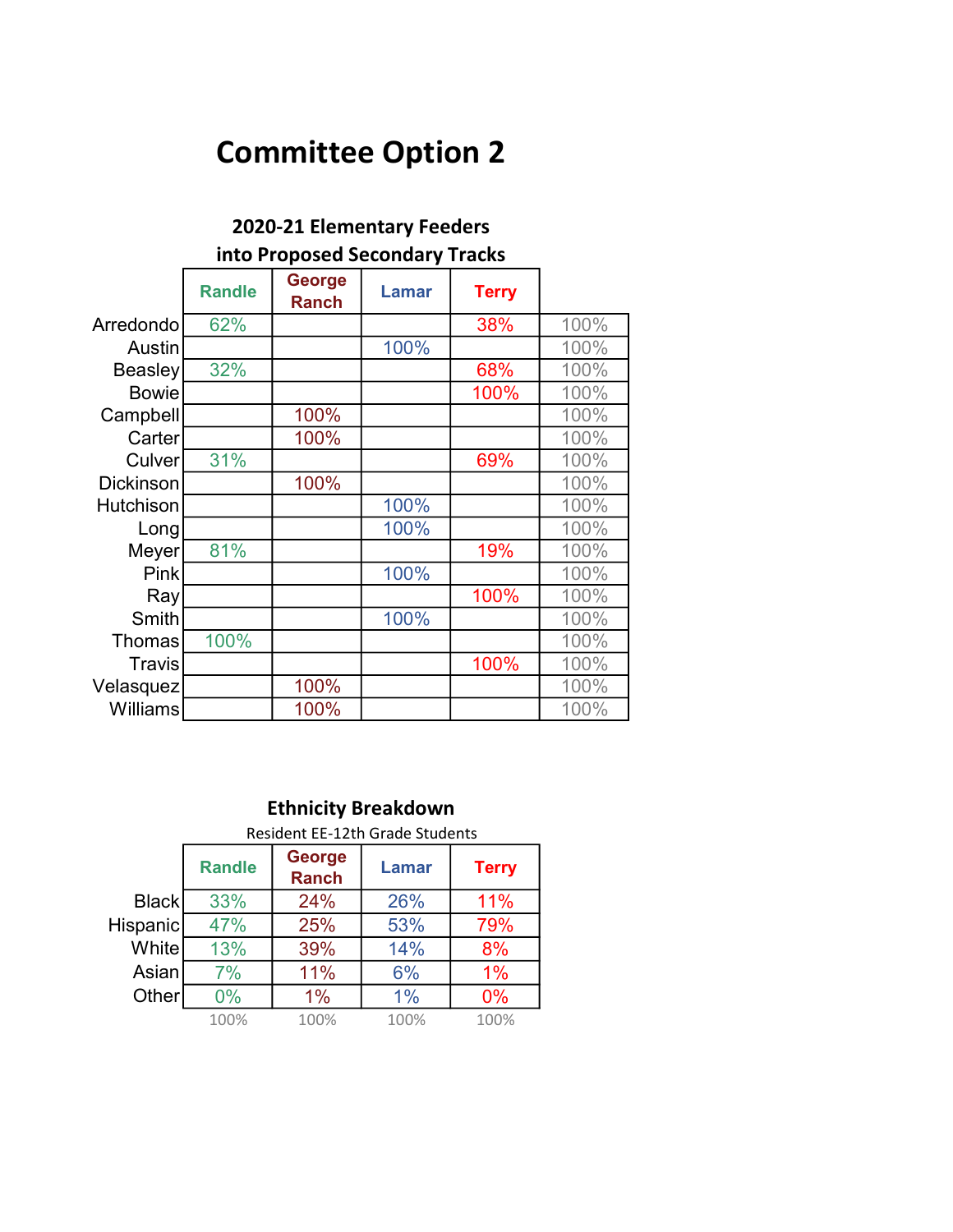| 2020-21 Elementary Feeders |               |                                |              |              |      |  |
|----------------------------|---------------|--------------------------------|--------------|--------------|------|--|
|                            |               | into Proposed Secondary Tracks |              |              |      |  |
|                            | <b>Randle</b> | George<br><b>Ranch</b>         | <b>Lamar</b> | <b>Terry</b> |      |  |
| Arredondo                  | 62%           |                                | 21%          | 18%          | 100% |  |
| Austin                     |               |                                | 100%         |              | 100% |  |
| Beasley                    |               |                                | 32%          | 68%          | 100% |  |
| <b>Bowie</b>               |               |                                |              | 100%         | 100% |  |
| Campbell                   |               | 100%                           |              |              | 100% |  |
| Carter                     | 93%           | 7%                             |              |              | 100% |  |
| Culver                     |               |                                |              | 100%         | 100% |  |
| <b>Dickinson</b>           |               | 100%                           |              |              | 100% |  |
| Hutchison                  |               |                                | 100%         |              | 100% |  |
| Long                       |               |                                | 100%         |              | 100% |  |
| Meyer                      | 48%           |                                |              | 52%          | 100% |  |
| Pink                       |               |                                | 100%         |              | 100% |  |
| Ray                        |               |                                |              | 100%         | 100% |  |
| Smith                      |               |                                | 100%         |              | 100% |  |
| Thomas                     | 100%          |                                |              |              | 100% |  |
| Travis                     |               |                                |              | 100%         | 100% |  |
| Velasquez                  |               | 100%                           |              |              | 100% |  |
| <b>Williams</b>            |               | 100%                           |              |              | 100% |  |

|          | <b>Ethnicity Breakdown</b> |                                                        |      |       |  |  |  |  |
|----------|----------------------------|--------------------------------------------------------|------|-------|--|--|--|--|
|          |                            | <b>Resident EE-12th Grade Students</b>                 |      |       |  |  |  |  |
|          | <b>Randle</b>              | George<br><b>Terry</b><br><b>Lamar</b><br><b>Ranch</b> |      |       |  |  |  |  |
| Black    | 33%                        | 22%                                                    | 27%  | 12%   |  |  |  |  |
| Hispanic | 35%                        | 25%                                                    | 53%  | 79%   |  |  |  |  |
| Whitel   | 21%                        | 42%                                                    | 14%  | 8%    |  |  |  |  |
| Asianl   | 11%                        | 11%                                                    | 6%   | $1\%$ |  |  |  |  |
| Other    | 1%                         | $0\%$                                                  | 1%   | 0%    |  |  |  |  |
|          | 100%                       | 100%                                                   | 100% | 100%  |  |  |  |  |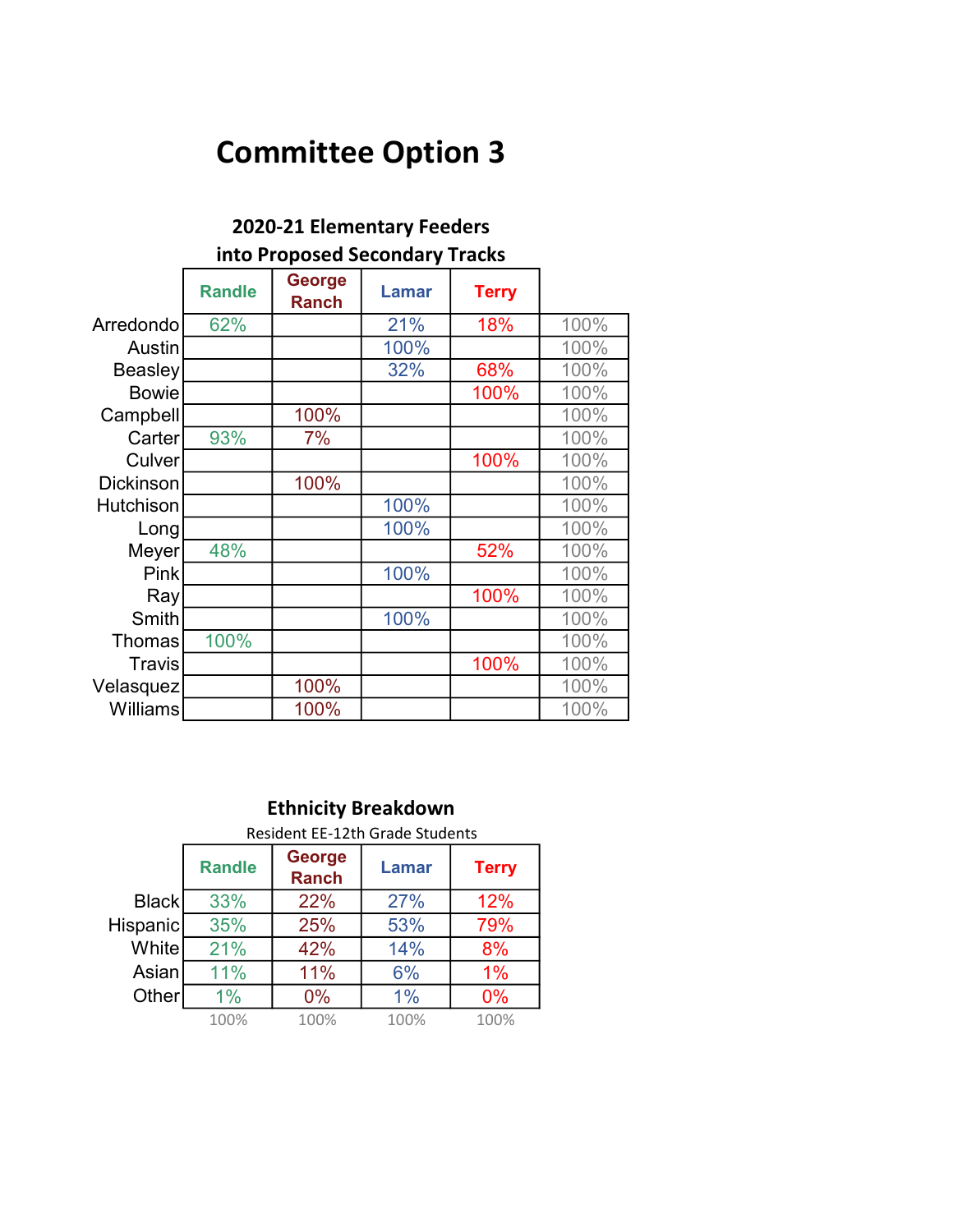| EULU LI LICIIICIIUI V I CCUCIJ |                                |                               |              |              |      |  |  |
|--------------------------------|--------------------------------|-------------------------------|--------------|--------------|------|--|--|
|                                | into Proposed Secondary Tracks |                               |              |              |      |  |  |
|                                | <b>Randle</b>                  | <b>George</b><br><b>Ranch</b> | <b>Lamar</b> | <b>Terry</b> |      |  |  |
| Arredondo                      | 62%                            |                               | 21%          | 18%          | 100% |  |  |
| Austin                         |                                |                               | 100%         |              | 100% |  |  |
| <b>Beasley</b>                 |                                |                               | 32%          | 68%          | 100% |  |  |
| <b>Bowie</b>                   |                                |                               |              | 100%         | 100% |  |  |
| Campbell                       |                                | 100%                          |              |              | 100% |  |  |
| Carter                         |                                | 100%                          |              |              | 100% |  |  |
| Culver                         | 12%                            |                               |              | 88%          | 100% |  |  |
| <b>Dickinson</b>               |                                | 100%                          |              |              | 100% |  |  |
| Hutchison                      |                                |                               | 100%         |              | 100% |  |  |
| Long                           |                                |                               | 100%         |              | 100% |  |  |
| Meyer                          | 81%                            |                               |              | 19%          | 100% |  |  |
| <b>Pink</b>                    |                                |                               | 100%         |              | 100% |  |  |
| Ray                            |                                |                               |              | 100%         | 100% |  |  |
| Smith                          |                                |                               | 100%         |              | 100% |  |  |
| <b>Thomas</b>                  | 100%                           |                               |              |              | 100% |  |  |
| <b>Travis</b>                  |                                |                               |              | 100%         | 100% |  |  |
| Velasquez                      |                                | 100%                          |              |              | 100% |  |  |
| Williams                       | 100%                           |                               |              |              | 100% |  |  |

|              | <b>Ethnicity Breakdown</b> |                                                        |       |      |  |  |  |  |
|--------------|----------------------------|--------------------------------------------------------|-------|------|--|--|--|--|
|              |                            | <b>Resident EE-12th Grade Students</b>                 |       |      |  |  |  |  |
|              | <b>Randle</b>              | George<br><b>Lamar</b><br><b>Terry</b><br><b>Ranch</b> |       |      |  |  |  |  |
| <b>Black</b> | 35%                        | 19%                                                    | 27%   | 11%  |  |  |  |  |
| Hispanic     | 40%                        | 25%                                                    | 53%   | 80%  |  |  |  |  |
| Whitel       | 14%                        | 46%                                                    | 14%   | 8%   |  |  |  |  |
| Asian        | 10%                        | 10%                                                    | 6%    | 1%   |  |  |  |  |
| Other        | $0\%$                      | 1%                                                     | $1\%$ | 0%   |  |  |  |  |
|              | 100%                       | 100%                                                   | 100%  | 100% |  |  |  |  |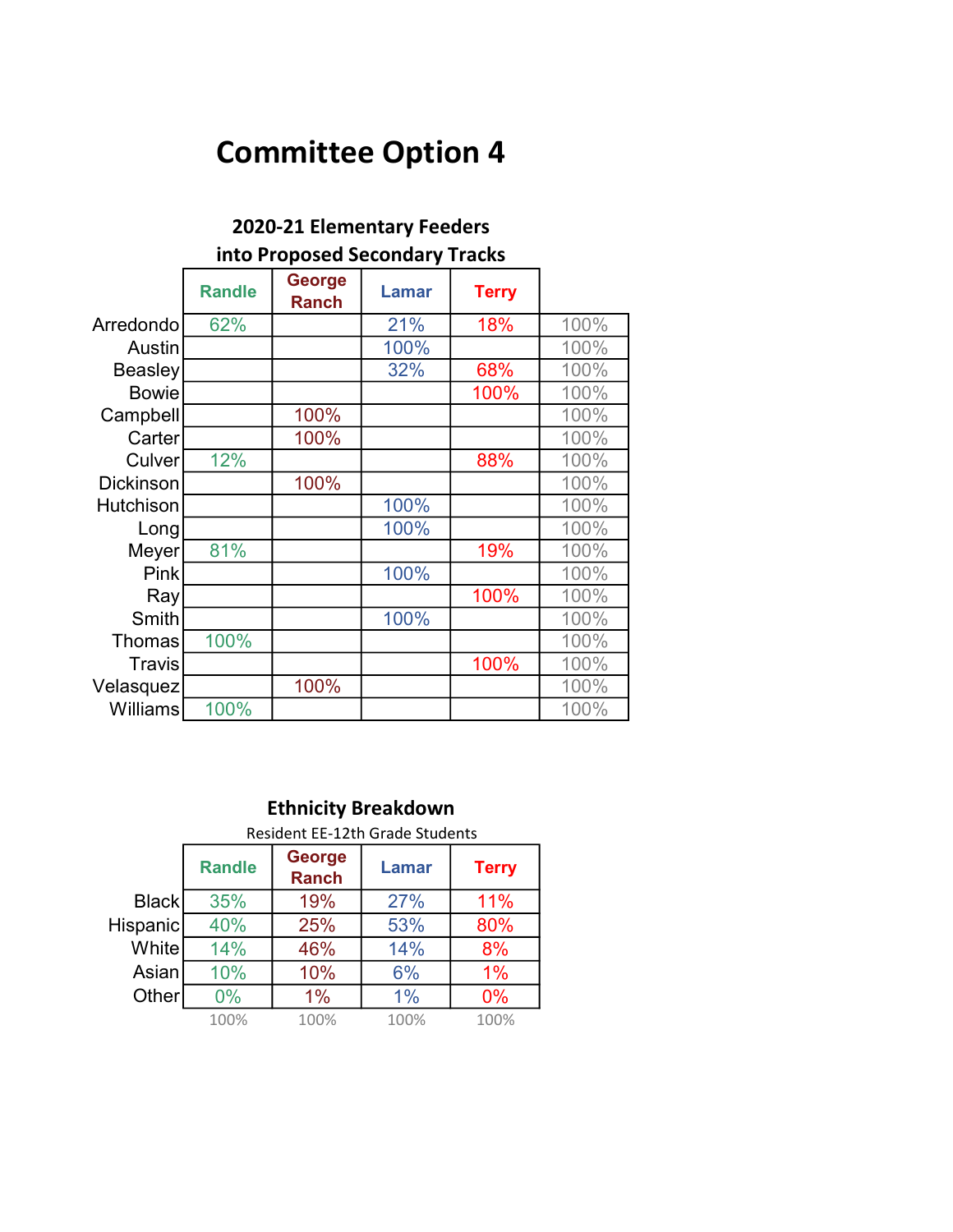| 2020-21 Elementary Feeders |               |                                |              |              |      |  |
|----------------------------|---------------|--------------------------------|--------------|--------------|------|--|
|                            |               | into Proposed Secondary Tracks |              |              |      |  |
|                            | <b>Randle</b> | <b>George</b><br><b>Ranch</b>  | <b>Lamar</b> | <b>Terry</b> |      |  |
| Arredondo                  | 100%          |                                |              |              | 100% |  |
| Austin                     |               |                                | 100%         |              | 100% |  |
| <b>Beasley</b>             |               |                                | 32%          | 68%          | 100% |  |
| <b>Bowie</b>               |               |                                |              | 100%         | 100% |  |
| Campbell                   |               | 100%                           |              |              | 100% |  |
| Carter                     | 100%          |                                |              |              | 100% |  |
| Culver                     | 12%           |                                |              | 88%          | 100% |  |
| <b>Dickinson</b>           |               | 100%                           |              |              | 100% |  |
| <b>Hutchison</b>           |               |                                | 100%         |              | 100% |  |
| Long                       |               |                                | 100%         |              | 100% |  |
| Meyer                      | 48%           |                                |              | 52%          | 100% |  |
| Pink                       |               |                                | 100%         |              | 100% |  |
| Ray                        |               |                                |              | 100%         | 100% |  |
| Smith                      |               |                                | 100%         |              | 100% |  |
| <b>Thomas</b>              | 100%          |                                |              |              | 100% |  |
| Travis                     |               |                                |              | 100%         | 100% |  |
| Velasquez                  |               | 100%                           |              |              | 100% |  |
| Williams                   |               | 100%                           |              |              | 100% |  |

#### Randle George Ranch Lamar Terry Black 31% 23% 26% 11% Hispanic 38% 25% 54% 79% White 20% 42% 14% 8% Asian 10% 11% 5% 1% Other 1% 0% 1% 0% 100% 100% 100% 100% Ethnicity Breakdown Resident EE-12th Grade Students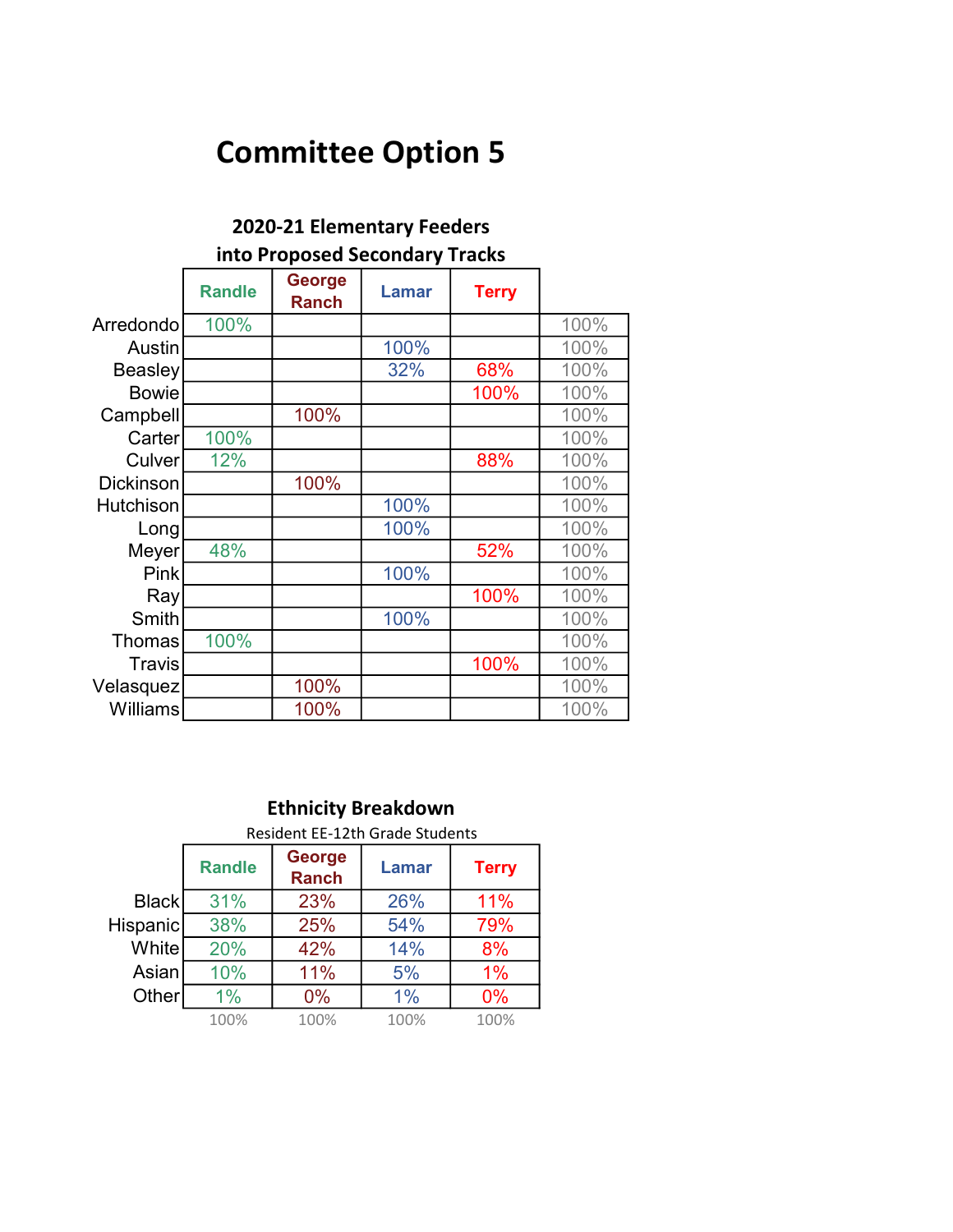| 2020-21 Elementary Feeders |               |                                |              |              |      |  |
|----------------------------|---------------|--------------------------------|--------------|--------------|------|--|
|                            |               | into Proposed Secondary Tracks |              |              |      |  |
|                            | <b>Randle</b> | <b>George</b><br><b>Ranch</b>  | <b>Lamar</b> | <b>Terry</b> |      |  |
| Arredondo                  | 62%           |                                |              | 38%          | 100% |  |
| Austin                     |               |                                | 100%         |              | 100% |  |
| <b>Beasley</b>             |               |                                | 32%          | 68%          | 100% |  |
| <b>Bowie</b>               |               |                                |              | 100%         | 100% |  |
| Campbell                   |               | 100%                           |              |              | 100% |  |
| Carter                     | 62%           | 38%                            |              |              | 100% |  |
| Culver                     | 12%           |                                |              | 88%          | 100% |  |
| <b>Dickinson</b>           |               | 100%                           |              |              | 100% |  |
| <b>Hutchison</b>           |               |                                | 100%         |              | 100% |  |
| Long                       |               |                                | 100%         |              | 100% |  |
| Meyer                      | 81%           |                                |              | 19%          | 100% |  |
| Pink                       |               |                                | 100%         |              | 100% |  |
| Ray                        |               |                                |              | 100%         | 100% |  |
| Smith                      |               |                                | 62%          | 38%          | 100% |  |
| <b>Thomas</b>              | 100%          |                                |              |              | 100% |  |
| Travis                     |               |                                |              | 100%         | 100% |  |
| Velasquez                  |               | 100%                           |              |              | 100% |  |
| <b>Williams</b>            |               | 100%                           |              |              | 100% |  |

|                 | <b>Ethnicity Breakdown</b>             |                               |              |      |  |  |
|-----------------|----------------------------------------|-------------------------------|--------------|------|--|--|
|                 | <b>Resident EE-12th Grade Students</b> |                               |              |      |  |  |
|                 | <b>Randle</b>                          | <b>George</b><br><b>Ranch</b> | <b>Terry</b> |      |  |  |
| <b>Black</b>    | 32%                                    | 23%                           | 26%          | 13%  |  |  |
| <b>Hispanic</b> | 42%                                    | 25%                           | 54%          | 76%  |  |  |
| White           | 18%                                    | 41%                           | 14%          | 9%   |  |  |
| Asian           | 8%                                     | 11%                           | 5%           | 2%   |  |  |
| Other           | $1\%$                                  | $1\%$                         | 1%           | 0%   |  |  |
|                 | 100%                                   | 100%                          | 100%         | 100% |  |  |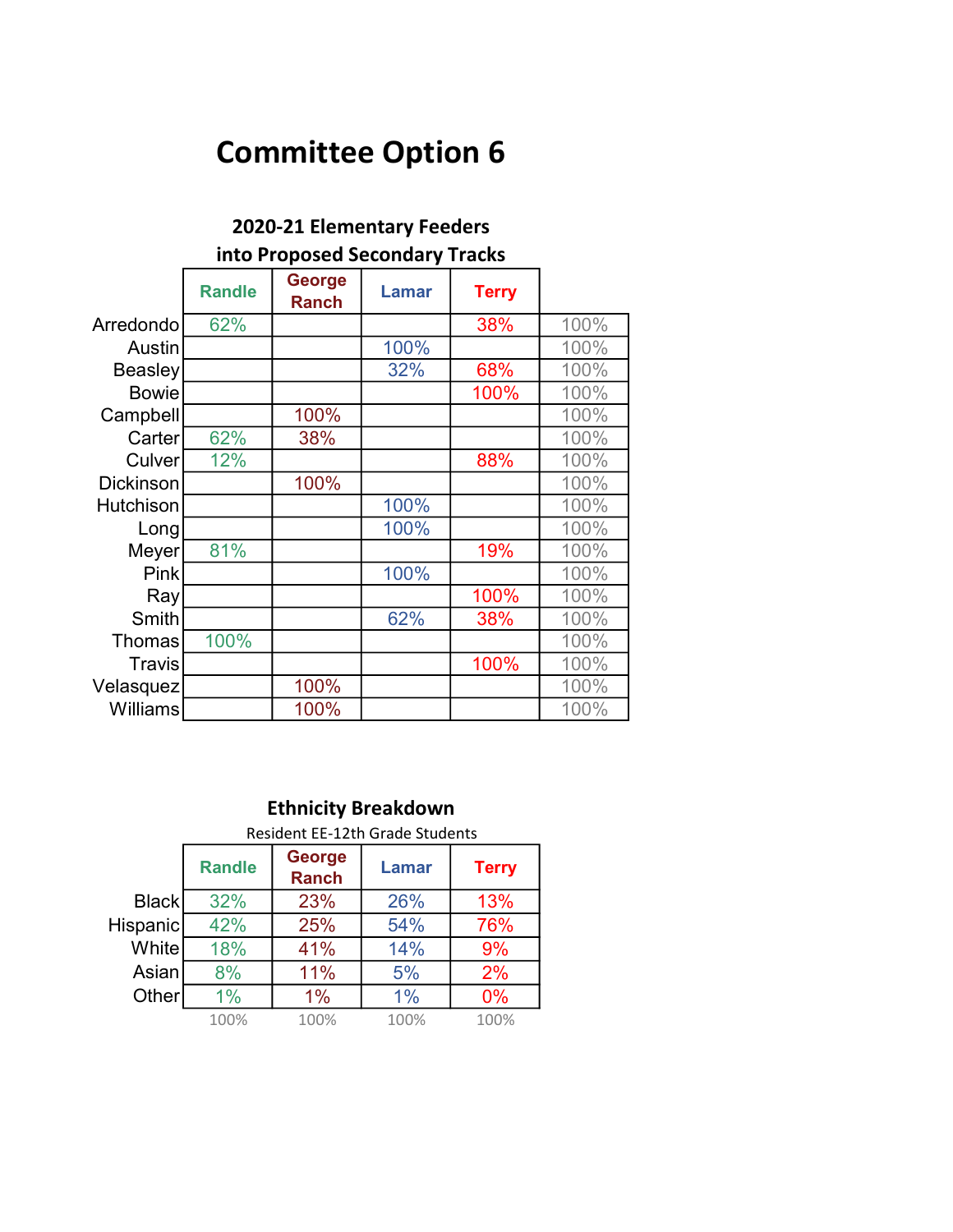| into Proposed Secondary Tracks |               |                               |              |              |      |
|--------------------------------|---------------|-------------------------------|--------------|--------------|------|
|                                | <b>Randle</b> | <b>George</b><br><b>Ranch</b> | <b>Lamar</b> | <b>Terry</b> |      |
| Arredondo                      | 62%           |                               | 21%          | 18%          | 100% |
| Austin                         |               |                               | 100%         |              | 100% |
| <b>Beasley</b>                 |               |                               | 32%          | 68%          | 100% |
| <b>Bowie</b>                   |               |                               |              | 100%         | 100% |
| Campbell                       |               | 100%                          |              |              | 100% |
| Carter                         | 93%           | 7%                            |              |              | 100% |
| Culver                         | 90%           |                               |              | 10%          | 100% |
| <b>Dickinson</b>               |               | 100%                          |              |              | 100% |
| <b>Hutchison</b>               |               | 83%                           | 17%          |              | 100% |
| Long                           |               |                               | 100%         |              | 100% |
| Meyer                          | 81%           |                               |              | 19%          | 100% |
| <b>Pink</b>                    |               |                               | 100%         |              | 100% |
| Ray                            |               |                               |              | 100%         | 100% |
| Smith                          |               |                               | 100%         |              | 100% |
| <b>Thomas</b>                  | 100%          |                               |              |              | 100% |
| Travis                         |               |                               |              | 100%         | 100% |
| Velasquez                      |               | 100%                          |              |              | 100% |
| Williams                       |               | 100%                          |              |              | 100% |

|              | <b>Ethnicity Breakdown</b>      |                                        |       |              |  |
|--------------|---------------------------------|----------------------------------------|-------|--------------|--|
|              | Resident EE-12th Grade Students |                                        |       |              |  |
|              | <b>Randle</b>                   | George<br><b>Lamar</b><br><b>Ranch</b> |       | <b>Terry</b> |  |
| <b>Black</b> | 30%                             | 25%                                    | 24%   | 8%           |  |
| Hispanic     | 44%                             | 24%                                    | 58%   | 83%          |  |
| <b>White</b> | 17%                             | 38%                                    | 14%   | 8%           |  |
| Asian        | 8%                              | 12%                                    | 3%    | 0%           |  |
| Other        | $1\%$                           | $0\%$                                  | $1\%$ | 0%           |  |
|              | 100%                            | 100%                                   | 100%  | 100%         |  |